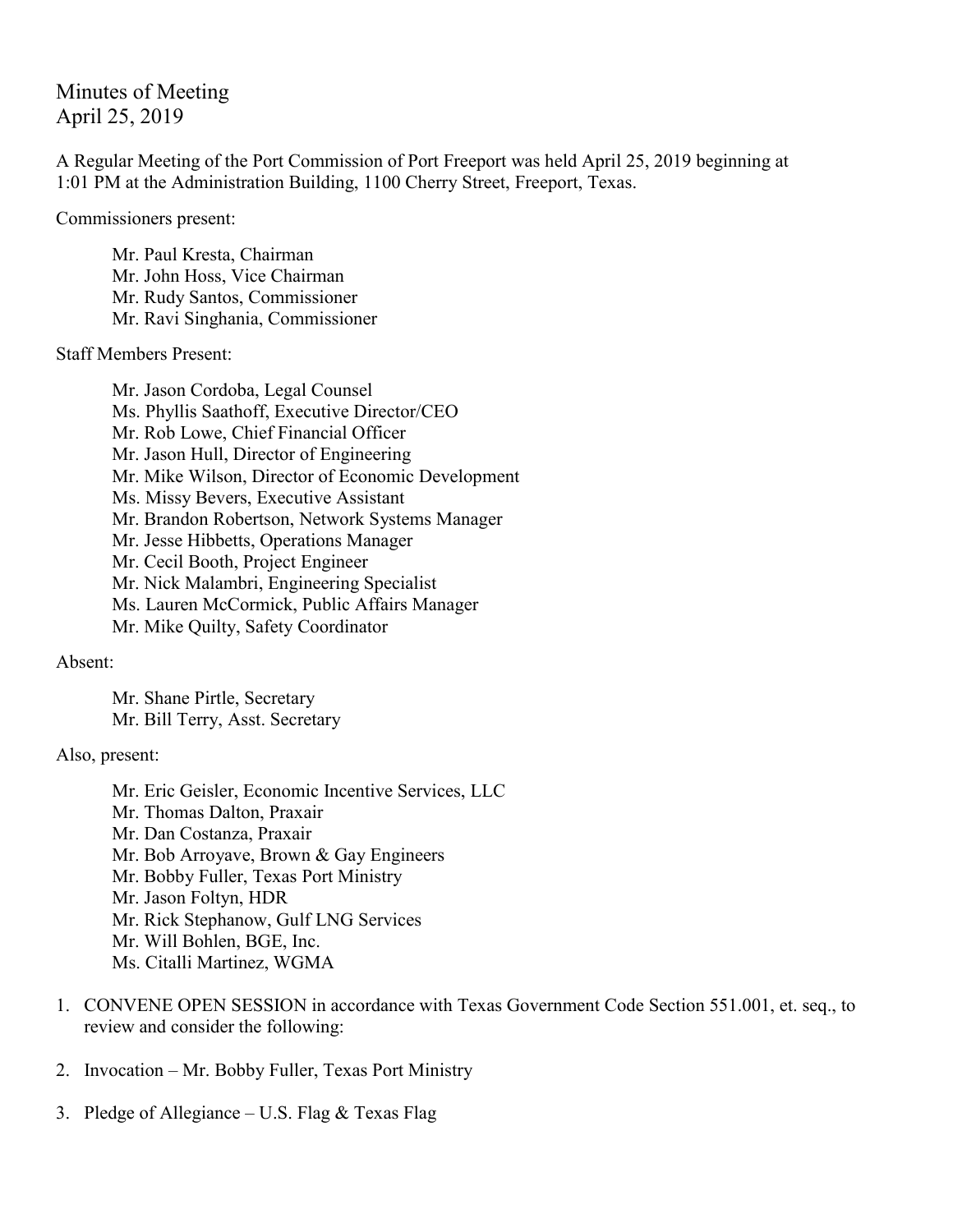- 4. Roll Call Commissioner Kresta noted that Commissioner Terry and Commissioner Pirtle were absent. All other Commissioners were present.
- 5. Safety Briefing Mike Quilty, Safety Coordinator
- 6. Approval of minutes from the Regular Meeting and Special Meeting held April 11, 2019.

A motion was made by Commissioner Singhania to approve the minutes as presented. The motion was seconded by Commissioner Santos with all Commissioners present voting in favor of the motion.

- 7. Reports from Executive Staff:
	- A. Receive report from Executive Director/CEO on activities and matters related to administrative affairs. Port tenant updates, USCOE, rail matters and meetings, AAPA Committees, leases, contracts, upcoming Port and civic events and other related administrative affairs.

Ms. Saathoff stated that because staff is scheduled to travel to Washington, DC May 9 for meetings regarding the Freeport Harbor Channel Improvement Project, she recommends moving the May Port Commission meetings to the  $16<sup>th</sup>$  and  $30<sup>th</sup>$ . All agreed. The economic impact report is still in final draft form and will be sent out as soon as final edits are made. A tugboat christening for the "Exporter" will be held May 10. Ms. McCormick, Public Affairs Manager gave an update on the Take-A-Child Fishing Tournament which will be held May 4. The Port has received a total of \$34,700 in sponsorships thanks to the generosity of 70 sponsors. The Captain's Dinner will be held May 2 at RiverPlace. Additionally, staff is still accepting video entries for the social media video contest.

B. Receive report from Chief Financial Officer on monthly activity and matters related to financial results, investments, insurance, leases, real property matters and other related administrative affairs.

Mr. Lowe gave a brief financial presentation and update to the Commission.

C. Receive report from Director of Engineering on activities and matters related to Freeport Harbor Federal Channel, capital projects, Hydrographic Report and other related facility engineering matters.

Mr. Hull shared pictures of the progress on Parcel 14 rail site with the most recent addition of the high mast light installation. Mr. Hull also reported a drainage pipe collapsed behind the Dole Yard earlier in the morning. More information is forthcoming. The state highway 36 road closure for rail installation is scheduled for this weekend beginning at 7pm April 26 through early Monday morning April 29.

D. Receive report from Director of Operations on activities and matters related to operations, vessel activity, tonnage and other related port operation matters.

In Mr. Durel's absence, Jesse Hibbetts, Operations Manager gave some highlights for the month of March stating the Port saw 11 Ro/Ro vessels during the month and is scheduled to receive another 10 more in April. Tenaris had two steel bar ships carrying over 49,000 tons in total. In 2018, the Port averaged 21 vessels per month, while the month of March in 2019 saw 30 vessels. For fiscal year activity, total vessels handled is 158. This time last year, the Port saw 130. Total tons handled year-todate is 1,335,000 which is a 17% increase from last year. Additional activities for the month of March included participation on Port Coordination Team (PCT) conference calls regarding the ITC Terminal incident in the Houston Ship Channel, preliminary work on budget for next year and internal review of the 2019 Hurricane Plan. Additionally, Mr. Quilty has completed LMS Training (Learning Management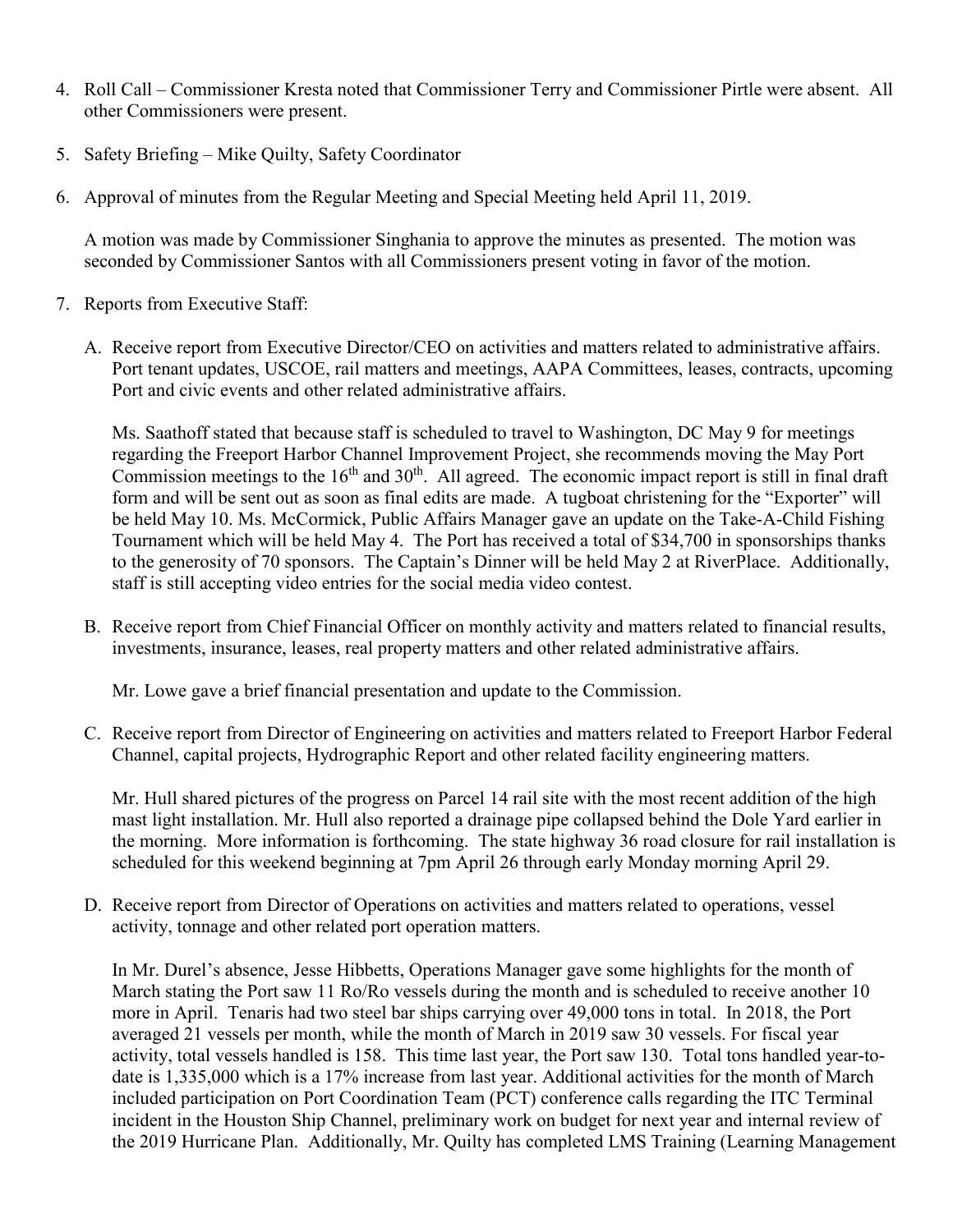System) and will be setting up safety courses for different departments to attend. A Tenant Safety Meeting will be held May 8.

E. Receive report from Director of Business & Economic Development on activities and matters related to industry meetings, sales reports, advertising, web activity, Foreign-Trade Zone, Rail District and other ocean transportation related matters.

In Mr. Miura's absence, Mike Wilson stated staff has made connections with potential clients who have high and heavy Ro/Ro cargo as well as prospects interested in warehouse space. The BUILD Grant awards notification from the Fall submission was delayed due to the shutdown in Washington; the Port submitted an application for an additional four rail lines in the multi-modal site. The port expects to receive an answer on this grant application in June. Additionally, MARAD was handed another BUILD Grant opportunity the port can apply for in the event we do not receive first grant.

- 8. Receive report from Commissioners on matters related to:
	- A. April 11 Strategic Planning Advisory Committee Commissioner Singhania reported the committee reviewed bidding schedule for Velasco Terminal Development of Area 3 with staff anticipating board approval at the May 30 meeting.
	- B. April 11 Operations, Safety & Security Advisory Committee At the March 12 meeting, Ms. Saathoff stated the committee conducted an initial review of Port Policy 8.7 Cell Phone Use. Comments will be evaluated by staff and the safety coordinator and brought back to committee as well as the Personnel Advisory Committee at a later date. A consultation with attorney was also conducted regarding the final rule for seafarer's access and how it will affect the facility.
	- C. April 11 & 25 Finance Advisory Committee Mr. Singhania reported the committee reviewed the Praxair Tax Abatement which will be deferred to the May 16 agenda for approval.
	- D. April 25 Personnel Advisory Committee Commissioner Hoss stated the committee discussed contract for employee benefit services while policy items were tabled until May 16.
	- E. Meetings and conferences attended, Port presentations and other related Port Commission matters.

Commissioner Santos reported attending the 100 Club Banquet held April 18.

Commissioner Hoss reported attending a meeting with representatives from the Lone Star Coastal National Recreation Area and the 100 Club Banquet.

Commissioner Singhania reported attending BCPC Luncheon held April 24.

- 9. Public Comment There were no public comments.
- 10. Approval of financial reports presented for the period ending March 31, 2019.

A motion was made by Commissioner Singhania to approve the reports as presented by staff. The motion was seconded by Commissioner Hoss with all Commissioners present voting in favor of the motion.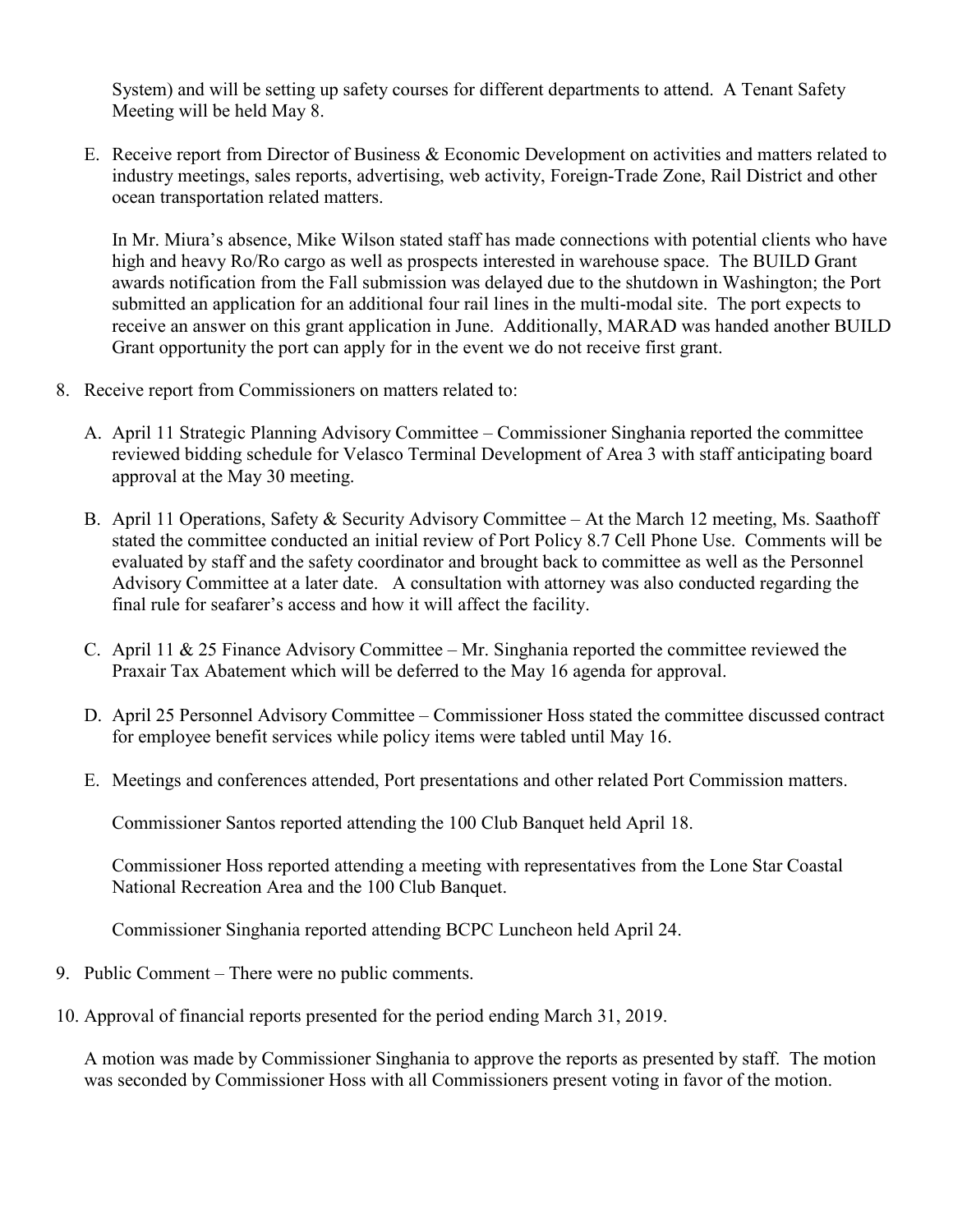11. Adoption of Resolution approving the application for tax abatement between Port Freeport, Phillips 66 Company and Praxair, Inc for property located in Praxair, Inc. Reinvestment Zone No. 2, approving Tax Abatement Agreement on the same terms and conditions as granted to Phillips 66 Company and Praxair, Inc. by Brazoria County and authorizing Chairman and Secretary to execute said agreement.

At this time, Commissioner Kresta left the room and abstained from further discussion regarding this item.

Ms. Campus stated that Praxair submitted an application for tax abatement which has been reviewed in committee as well as with legal counsel. Brazoria County previously approved an agreement with Praxair. Ms. Campus explained the agreement is with both Phillips 66 and Praxair because Phillips 66 is the landowner and is leasing land to Praxair. She then introduced Thomas Dalton with Praxair who gave a brief PowerPoint presentation on the project stating that Praxair is an industrial gas company and is proposing a new hydrogen complex consisting of a steam methane reformer. Construction is scheduled to begin third quarter 2019 with completion scheduled first quarter 2021 and creating approximately ten new jobs.

Mr. Cordoba explained that because Commissioner Kresta is abstaining and Commissioner Pirtle is absent, the Commission does not have the quorum needed to take action. This item was tabled until the May 16 meeting.

12. Approval of a General Rate Adjustment to Port Freeport Tariff No. 005.

Mr. Wilson highlighted the proposed tariff adjustments which includes a 3% adjustment to most of the tariff rates with an exception to the conference recommended rate for items related to dockage and security on wharfage which is slightly less than 3%. Staff recommends a general rate increase to Port Tariff No. 005 as presented effective May 1, 2019.

A motion was made by Commissioner Hoss to approve the general rate adjustment. The motion was seconded by Commissioner Singhania with all Commissioners present voting in favor of the motion.

13. Adoption of a Resolution authorizing a plan of finance for the Freeport Harbor Channel Improvement Project with ad valorem tax bonds.

Mr. Lowe stated staff is requesting the Board approve a resolution for the Executive Director, Chief Financial Officer and Controller, in conjunction with the Port's financial advisors, to move forward with a plan of finance to issue General Obligations Bonds approved by taxpayers last May.

A motion was made by Commissioner Singhania to approve the resolution. The motion was seconded by Commissioner Santos with all Commissioners present voting in favor of the motion.

14. Adoption of a resolution declaring items surplus and ordered sold separately for cash, after notice of sale and receipt of bids to the highest bidder; destroyed if no bids are received; or offered as trade-in for new property of the same general type.

Mr. Hibbetts stated with hurricane season approaching, staff conducted house cleaning around the Port and warehouses to remove items in storage that are no longer needed or broken and is recommending they be declared surplus and sold through a bid process.

A motion was made by Commissioner Hoss to approve the resolution. The motion was seconded by Commissioner Singhania with all Commissioners present voting in favor of the motion.